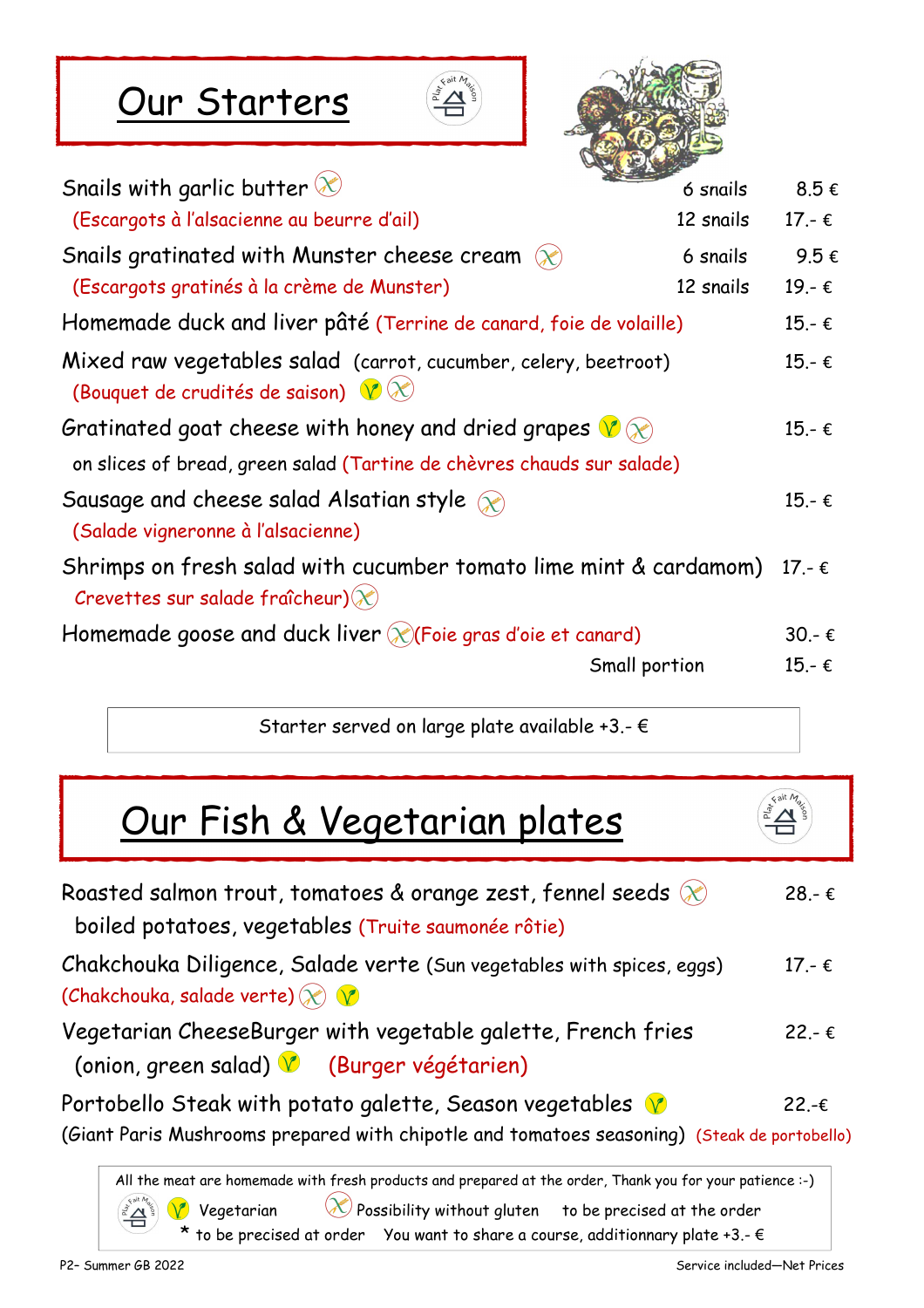# Our Specialities





| Calf's kidneys, mustard sauce, potato galette $\mathcal{X}$ (Rognons de veau)                                                                   |               | $26 - \epsilon$ |
|-------------------------------------------------------------------------------------------------------------------------------------------------|---------------|-----------------|
| Calf's head, vinaigrette sauce, green salad, boiled potatoes $\chi$<br>(Tête de veau, sauce ravigote)                                           |               | $24 - \epsilon$ |
| Herbed quark cheese with garlic, boiled potatoes,<br>Munster cheese $\bigcirc \otimes$ (Bibalakas et tranche de Munster)                        |               | $13.-€$         |
| Grilled marrow bone $\mathcal{R}$ (Os à moelle)                                                                                                 | (waiting 30') | $13 - \epsilon$ |
| Grilled veal liver cutlet with Alsatian vinegar & black garlic $(x)$<br>Potato galette (Escalope foie de veau au vinaigre d'Alsace et ail noir) |               | $26 - \epsilon$ |





| Well done beef, sea salt horseradish, boiled potatoes $\infty$                                                                                                                                                                                       | $25 - \epsilon$ |
|------------------------------------------------------------------------------------------------------------------------------------------------------------------------------------------------------------------------------------------------------|-----------------|
| Raw seasonable vegetables (Boeuf gros sel, crudités, raifort)                                                                                                                                                                                        |                 |
| Veal Cordon Bleu with Munster cheese, green salad, Potato galette<br>(Cordon bleu de veau au Munster, salade verte, galette pommes de terre)                                                                                                         | $28 - \epsilon$ |
| Roasted guinea fowl, origano sauce, Vegetables, griespflutta $\chi$<br>(Suprême de pintade, ratatouille, griespflutta)                                                                                                                               | $26 - \epsilon$ |
| Pork spare ribs braised with local beer, Vegetables, potato galette $(x)$ 26.- $\epsilon$<br>(Travers de porcelet braisé, ratatouille, rösti)                                                                                                        |                 |
| Sliced veal with creamy mushrooms sauce                                                                                                                                                                                                              | $24 - \epsilon$ |
| Provencal tomato, griespflutta (Emincé de veau, sauce crème champignons)                                                                                                                                                                             |                 |
| CheeseBurger Diligence, French fries (with pure beef meat)                                                                                                                                                                                           | $22 - \epsilon$ |
| Roasted lamb fillet with honey and lime, Season vegetables $\mathcal{R}$                                                                                                                                                                             | $36 - \epsilon$ |
| Potato galette (Filet d'agneau rôti au miel et citron vert)                                                                                                                                                                                          |                 |
| Grilled beef sirloin with herbed butter, Vegetables, potato galette $\gg$ 28.- $\epsilon$<br>(Faux-filet de bœuf grillé, beurre maître d'hôtel, Légumes, galette de pommes de terre)                                                                 |                 |
| Grilled beef fillet, pinot noir sauce, Vegetables, potato galette $\chi$                                                                                                                                                                             | $36 - \epsilon$ |
| (Filet de bœuf, sauce au pinot noir, Légumes, galette de pommes de terre)                                                                                                                                                                            |                 |
| All the meat are homemade with fresh products and prepared at the order, Thank you for your patience :-)<br>$\sim$ $\sim$<br>$4$ sit $M$<br>$\wedge$ and $\wedge$<br>the contract of the contract of the contract of the contract of the contract of |                 |

 $\mathbb{P}^{2n\mathbb{Z}\choose 2}$   $\mathbb{V}$  Vegetarian  $\mathbb{X}$  Possibility without gluten, to be precised at the order *(Only our French fries are not home made)* You want to share a course, additionnary plate +3.- €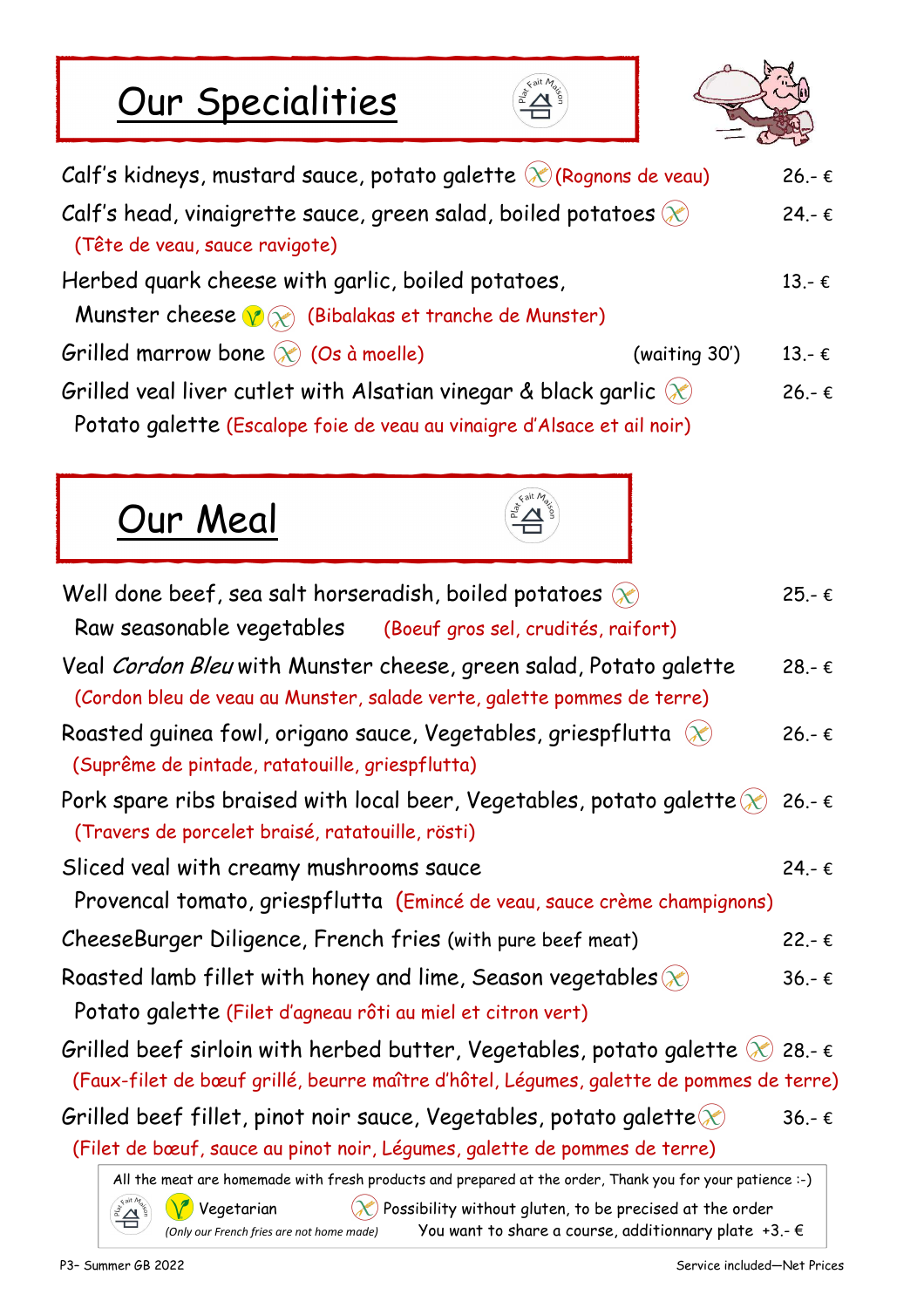## Our express homemade plates after kitchen's closing



Homemade goose and duck liver  $\mathcal X$  (Foie gras d'oie et canard) 30.-  $\epsilon$ Homemade duck and liver paté, mixed raw vegetables  $20. - \epsilon$  (Terrine de canard et foie de volaille) Mixed raw vegetables (carrot, cucumber, beet root, celery)  $\sqrt{\gamma}$  (2) 15.-  $\epsilon$  (Bouquet de crudités de saison) Daily quiche with green salad (Quiche du jour) (waiting 20') 13.-  $\epsilon$ 

Flammekueche

Each evening until 10pm and Saturday all day long

#### Cottage cheese galette with onion and bacon



| Traditionnal (Traditionnelle nature) | 9 - $\epsilon$  |
|--------------------------------------|-----------------|
| With Emmental cheese (Gratinée)      | $10.-€$         |
| With Mushrooms (Champignons)         | $10 - \epsilon$ |
| With Munster cheese (Munster)        | $11 - \epsilon$ |
| with Goat cheese (Chèvre)            | $11 - \epsilon$ |

#### En dessert : 11.- € Cottage cheese galette with apple, cinnamon flambeed with Calvados (Pommes cannelle)

Kitchen order until 1.30pm for lunch and for the diner from 6.30 to 9.30pm

V Vegetarian \* to precise to order  $\circledX$  Without gluten, to precise to order